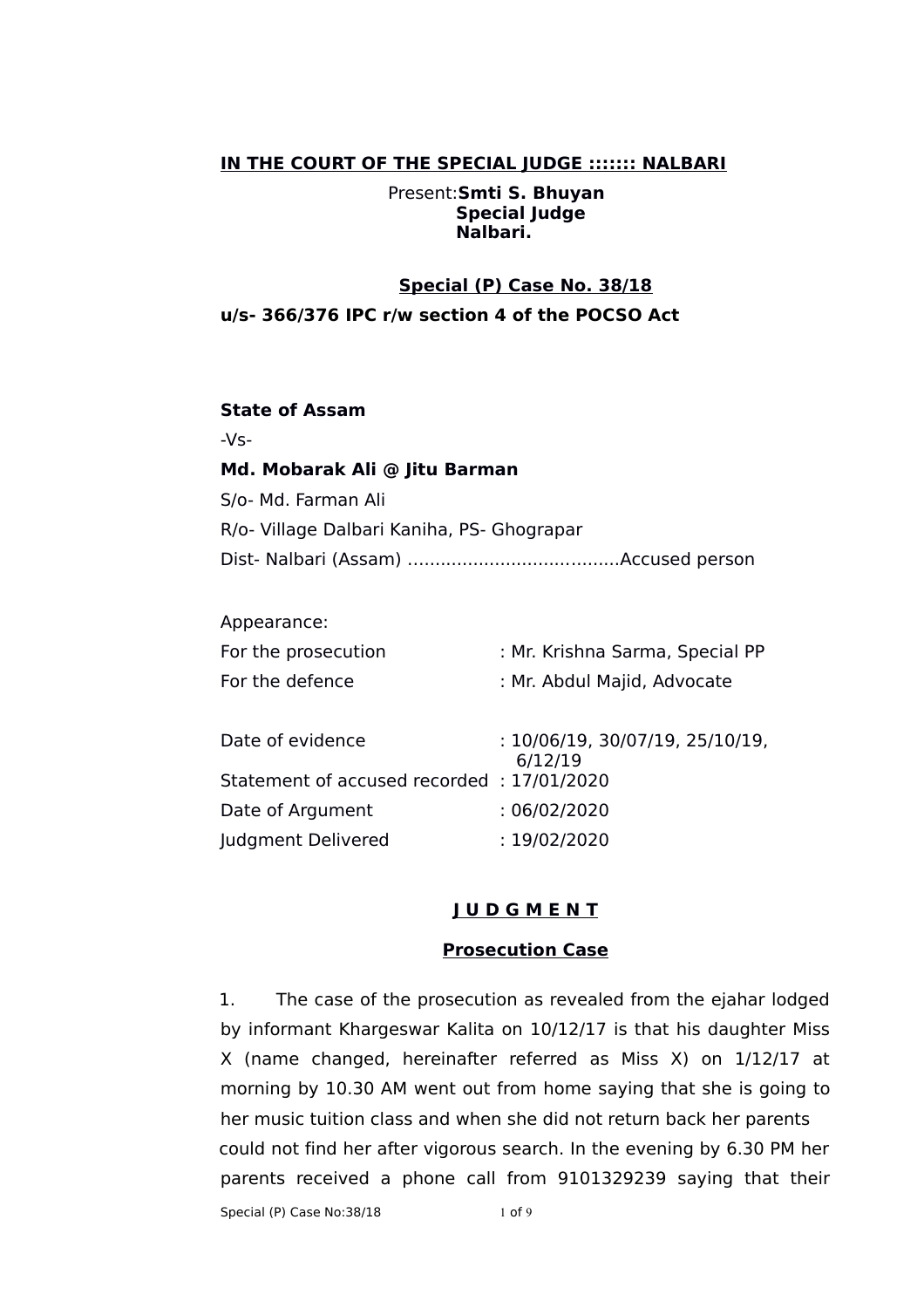daughter is at Guwahati, Hengrabari and on the morning of 10/12/17 by 6.30 AM his elder sister Minati Das informed him over phone that one boy dropped his victim daughter in front of her house. Thereafter, he lodged the ejahar after bringing his daughter at home.

#### **Investigation**

2. On receipt of the ejahar O/C Nalbari PS registered Nalbari PS case No. 942/17 u/s- 366 IPC r/w section 4 of the POCSO Act on 10/12/17 and entrusted ASI Babul Ch. Saikia with the charge of investigation. During investigation, the I/O recorded statement of the informant and victim at the police station who came to lodge the ejahar; visited the place of occurrence near Sandha Post Office and drawn its sketch map vide Ext-7. He sent the victim girl before the doctor for medical examination; produced the victim girl before the magistrate to record her statement u/s- 164 CrPC; and on completion of investigation getting incriminating materials he submitted charge sheet vide Ext.8 against accused Mobarak Ali @ Jitu Barman u/s-366/376(2)(i) IPC r/w section 4 of the POCSO Act.

#### **Trial**

3. On receipt of the charge sheet my Learned predecessor took cognizance and after furnishing necessary copies to the accused, framed charges u/s- 366/376 IPC r/w section 4 of the POCSO Act against accused Mobarak Ali @ Jitu Barman and when charges are read over and explained to the accused he pleaded not guilty and stood for trial.

4. In order to prove the charge against the accused, prosecution adduces evidence of as many as 9 witnesses including informant, victim, I/O and M/O of the case and exhibited 8 no's of documents. PW-1 Miss X (victim girl), PW-2 Khargeswar Kalita, PW-3 Dr. Dhritishree Barman(M/O), PW-4 Joydeb Kalita, PW-5 Nayanmoni Malakar, PW-6 Gagan Deka, PW-7 Minati Das @Minu Das, PW-8 Ankur Baishya, PW-9 ASI Babul Ch. Saikia (I/O). Ext-1 statement of victim girl recorded u/s-164 CrPC, Ext-2 ejahar, Ext-3 is the Medical Report of the victim girl,

Special (P) Case No:38/18 2 of 9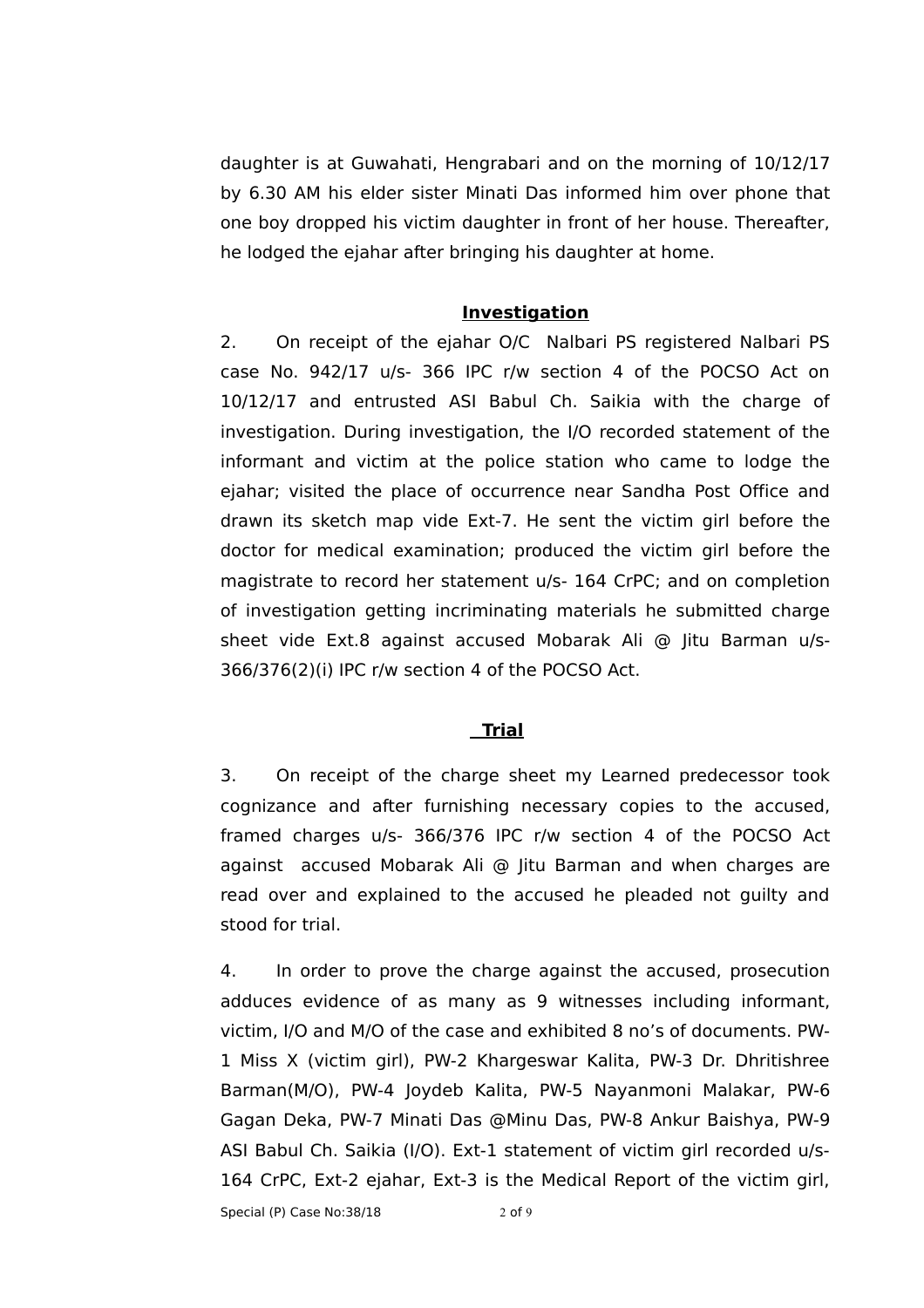Ext-4 is the X-ray report, Ext-5 is the laboratory report of urine for pregnancy test, Ext-6 is the laboratory report of vaginal swab test, Ext-7 Sketch map, Ext-8 Charge-sheet. After closure of the evidence of the prosecution, statement of the accused Mobarak Ali @ Jitu Barman is recorded u/s-313 CrPC and accused plea is total denial. However, accused declined to adduce evidence in support of his plea of denial.

# 5. **Points For Determination**

- i) Whether the accused on 09/12/17 at about 10.30 AM near from the Sondha Post Office kidnapped Miss 'X' with intend that she may be compelled to marry against her will or in order that she may be forced or seduced ti illicit intercourse and thereby committed an offence punishable u/s 366 IPC?
- ii) Whether the accused on 09/12/17 at Guwahati committed rape upon Miss 'X' aged 16 years, and thereby committed an offence punishable u/s 376 IPC?
- iii) Whether the accused on 09/12/17 at Guwahati committed penetrative sexual assault upon Miss 'X' aged 16 years, and thereby committed an offence punishable u/s 4 of the POCSO Act?

## **ARGUMENT**

6. I have heard arguments from both sides. Learned Special PP submitted that prosecution has fairly able to establish the charge of sections 366/376 IPC and section 4 of the POCSO Act against the accused and prays to convict the accused with the maximum punishment under the above sections of law.

7. Learned defence counsel made statement that the Section 4 of the POCSO Act as well as section 366 IPC does not attract on the ground that the girl is major, there was love affairs between the girl and the boy. The girl goes of her own with the boy i.e accused to get married and when the accused called Kaji to solemnize their marriage Special (P) Case No:38/18 3 of 9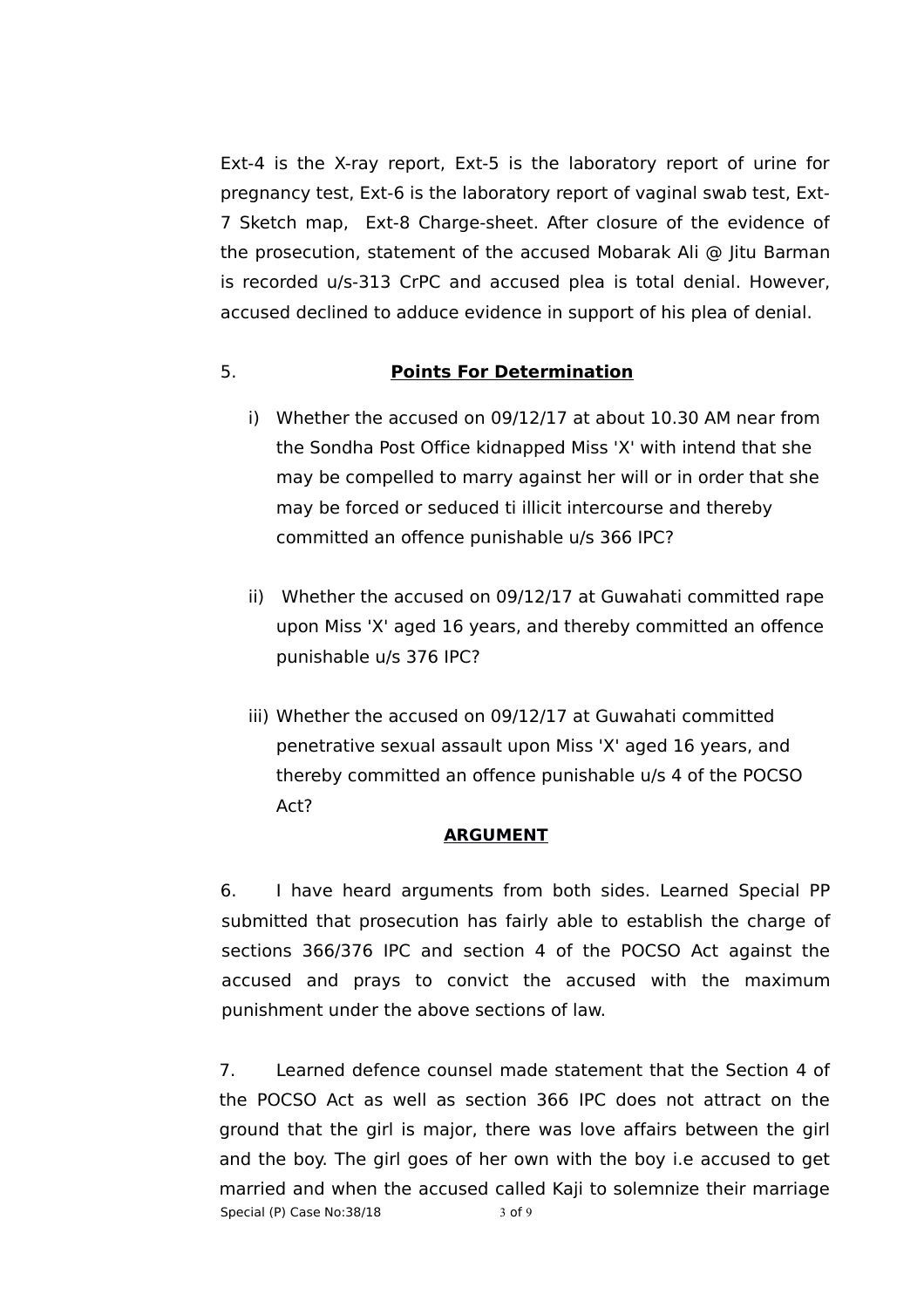the girl raised objection and thereafter she was brought by the accused to her place of destiny and after 2 days of incident the ejahar was lodged when girl came to her relatives house and to cover up the actual fact and to show innocence of the girl this false ejahar has been lodged against the accused.

## **DISCUSSION, DECISION AND REASON THEREOF:**

8. PW-1 is the alleged victim of the case PW-2 is the informant PW-3 is the Medical Officer PW-4, PW-5, PW-6, PW-7 and PW-8 are the independent witness and PW-9 is the I/O of the case.

9. PW-4 evidence is that he only heard accused taking away Miss 'X' and dropped her at Sualkuchi and after four months of this Miss 'X' got married. His evidence does not disclose from whom he heard about the incident therefore, his evidence is purely hearsay evidence and does not hold the prosecution case.

10. PW-5 Nayanmoni Malakar stated that he know that Miss 'X' disappeared from her house and came to know that accused took away Miss 'X' and on next morning she was recovered at Bongshor and accused dropped Miss 'X' at her jethi's house, then he along with PW-2, the informant went to Bongshor and brought Miss 'X'. PW-5 is not an eye witness and his evidence does not point that alleged victim told him that she was taken away by the accused and alleged victim in her evidence did not whisper that accused forcefully took her. PW-1 is the alleged victim of the case and she made statement that she went with accused to get married and coming to know accused is a Muslim boy she did not marry with him and I find that statement of PW-5 is not enlighten the prosecution case brought up against the accused. The statement of PW-6 and PW-8 is that they only heard about Miss 'X' was missing and PW-6 stated that he heard from his friend Nayanmoni that daughter of Nayanmoni's maternal uncle was missing and PW-8 stated one day elder brother of Miss 'X' took him to police station telling him that someone kidnapped her and Miss 'X' elder brother entered into the police station and he stayed out side the police station. PW-8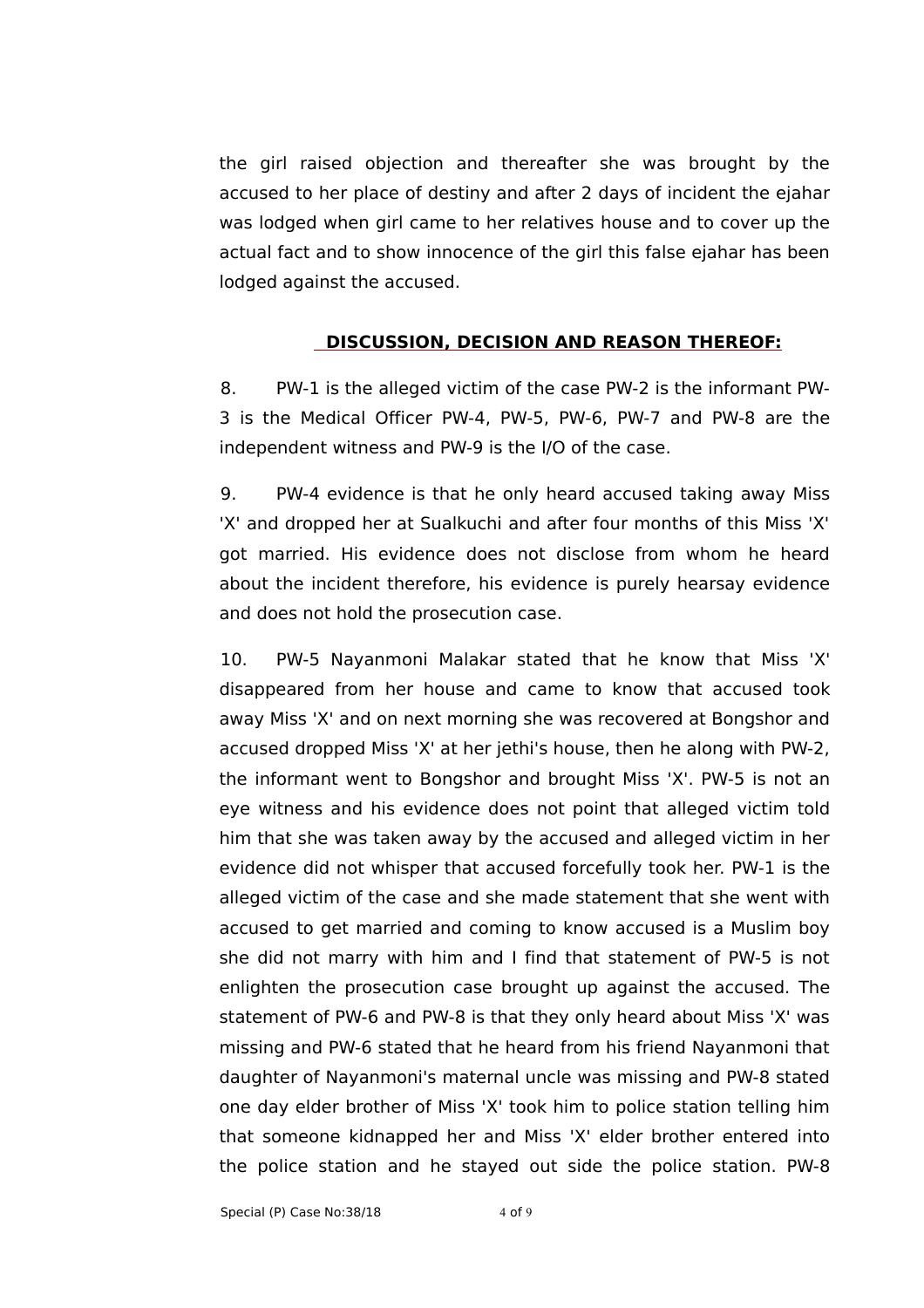evidence does not disclose the identity of the person who kidnapped Miss 'X'. More so PW-1not stated that she was kidnapped by the accused person therefore, the statement of PW-6 and PW-8 are not relevant and beneficial for the prosecution with regard to the charges brought up by the prosecution against the accused.

11. PW-7 is the elder sister of the wife of the informant i.e. jethi of Miss 'X' and her evidence is that one fine morning Miss 'X' came to her house and she told her that she was dropped by her boyfriend at Bongshor and they have love affairs but Miss 'X' came to know that boy is Muslim so she did not marry him. Thus, the statement of PW-7 pointed that it was Miss 'X' who went with the boy and not marry him as because he is a Muslim boy and the prosecution allegation of kidnapping and committing sexual assault on PW-1 not disclosed by PW-1 when PW-1 meet her for the first time.

12. Ext.2 is the ejahar and lodged on 10/12/17 by PW-2 Khargeswar Kalita that on 9/12/17 at about 10.30 am his daughter Miss 'X' went to music tuition class but did not return home till evening and about 6.30 pm they receive one phone call from mobile No. 9101329239 that his daughter is present at Hengrabari and on 10/12/17 at about 6.30 am his elder sister Minoti Das informed him that his daughter PW-1 Miss 'X' was dropped by a boy in front of their house and on that evening they went to Sualkuchi in the house of his elder sister, brought his daughter and lodged the ejahar alleging that accused Jitu Barman kidnapped his daughter by alluring and enticing her. PW-2 before the court stated that he do not know the accused Jitu Barman and about one year back when his daughter did not return home from her tuition class he after consultation with his brother as per their advice went to the police station and lodged the case. While he was present at the police station, he received information that his daughter is present at her jethi's house at Sualkuchi and police direct him to produce his daughter before the police and accordingly he produced his daughter. In cross he stated his daughter got married last year and he lodged the ejahar being not aware of the actual fact. The statement of the PW-2, the informant of the case clearly pointed that he does not

Special (P) Case  $No:38/18$  5 of 9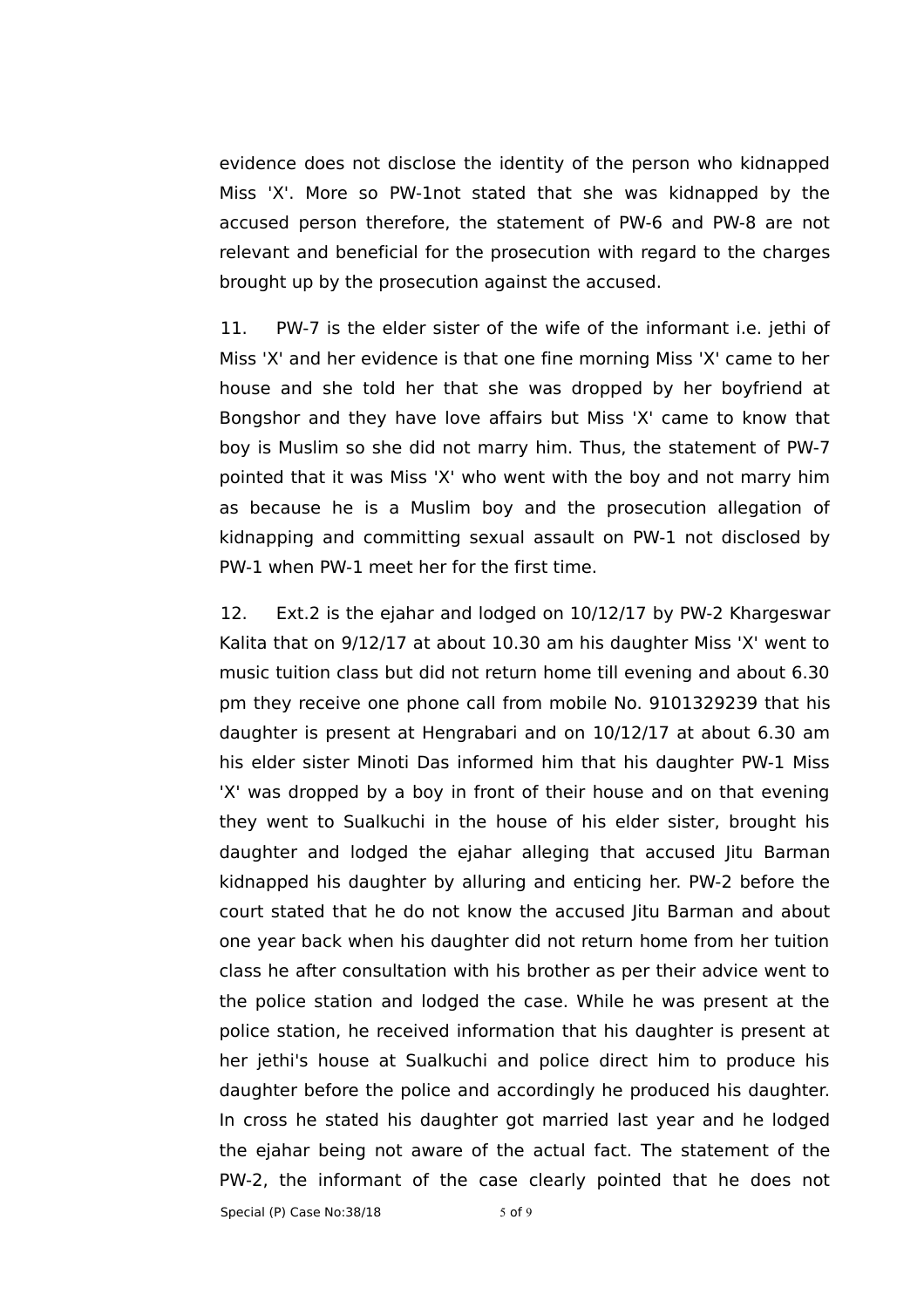support his statement made in his ejahar Ext.2 with regard to accused enticing inducing his daughter and kidnapping her.

13. Reading of the statement made by PW-2 in his ejahar pointed that he has knowledge about not returning his daughter at home on the day of incident and acquainted about the presence of his daughter at Guwahati from 6.30 pm on the day of incident but did not lodge the ejahar on the day of the incident and lodged ejahar on 10/12/17 at 7 pm after bringing his daughter from Sualkuchi when he got the information at 6.30 am from his elder sister that his daughter was dropped in front of his elder sister's house by a boy in the early morning. Thus, the statement of PW-2 made in his ejahar does not derive confidence and there is no cogent reason for delay in coming.

14. PW-1 is the alleged victim of the case. Her evidence pointed incident took place in the month of December 2017. She stated when she first met the accused, accused introduced himself as Jitu Barman and their love affairs started. The accused made proposal of marriage which she accepted and both went to get married and at Guwahati accused told her that their marriage will be solemnized by Kaji then she questioned accused why kaji will preform their marriage and not by a priest and then she came to know that the accused is a Muslim boy and she refused to marry accused and asked accused to drop her at her parents house and accused out of fear do not want to come to her parents house so she asked accused to drop her at her jethi's house and accordingly accused dropped her at her jethi's house. The reading of the statement of PW-1, the alleged victim of the case clearly pointed that there was a love affairs between alleged victim and accused and PW-1 was under impression that accused was a Hindu boy so thus, she went with accused to get married but when kaji was called upon yo solemnize their marriage, she realized that accused is not a Hindu boy and is a Muslim boy so she asked accused to drop her and accused accordingly dropped her at her jethi's house. At the time of adducing the statement PW-1 stated that her age is 19+. her statement recorded in the month of June 2019 i.e. in the month of June 2018 she was 18+ i.e. in the month of December she is Special (P) Case  $No:38/18$  6 of 9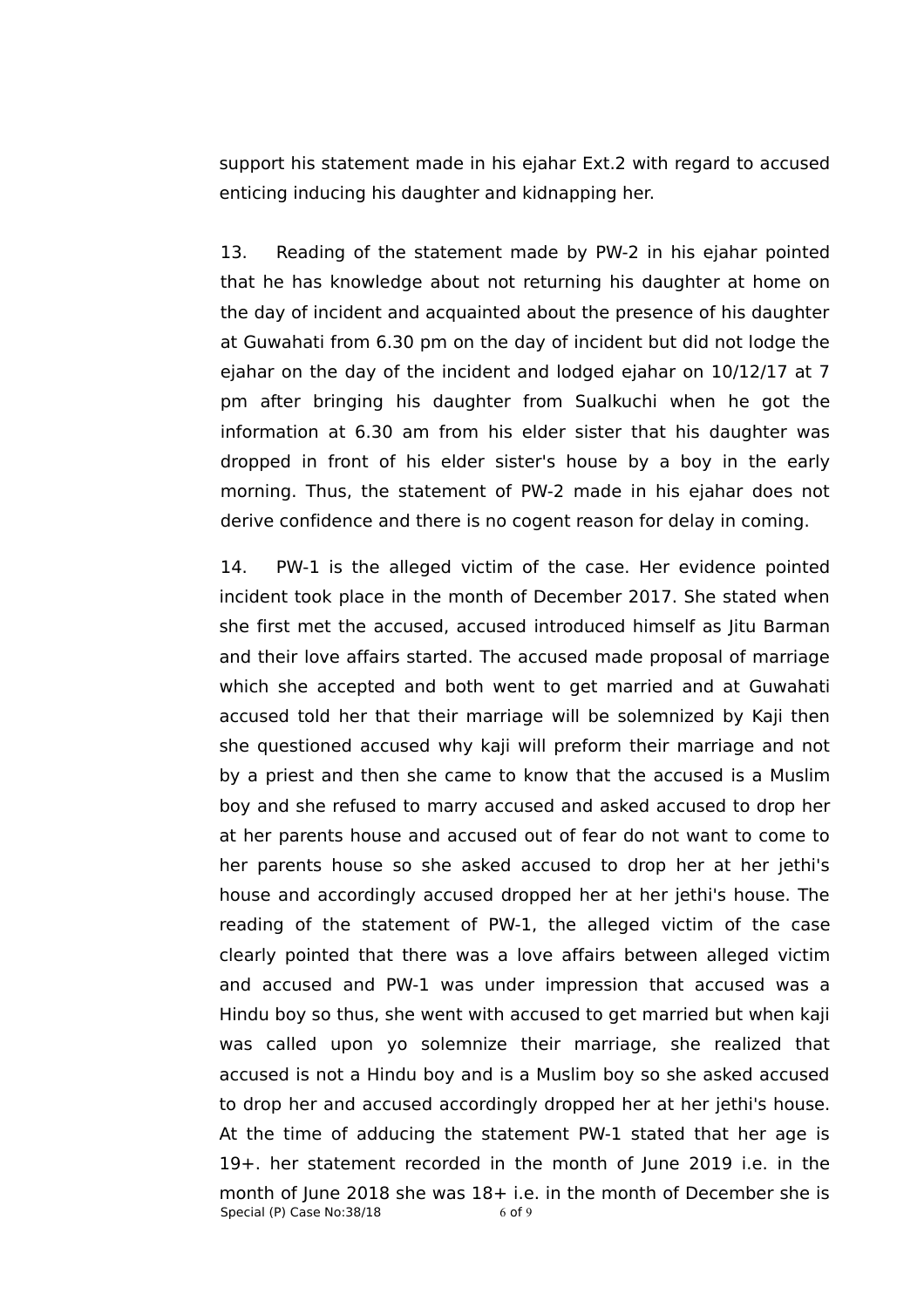18 years old. Here victim does not claim that she was minor at the time of incident nor her father PW-2 stated victim was minor at the time of incident. Radiological estimated age is not the conclusive piece of evidence to hold the actual age of a person. The statement of PW-1 and PW-2 pointed that victim attend her school but no age prove certificate from the school produced to prove PW-1 below 18 years at the time of incident and when PW-1 and PW-2 does not claim that PW-1 was minor at the time of incident and when her age stated before the court leads that she was major at the time of incident it can be safely hold that victim was not minor at the time of incident.

15. The statement of PW-1, alleged victim leveled that she went with the company of accused to Guwahati of her own to get married as they are in love but she did not marry accused as he is a Muslim boy and accused as per her advice dropped her at her jethi's house and therefore, from the statement of the alleged victim PW-1 it is clear that her journey to Guwahati with accused is not under compulsion or on force. There was no coercion, no inducement. Her evidence clearly pointed that accused not forced her to marry him against her will and consent. No element of taking away of PW-1 with intend to solemnize her marriage against her will and consent which are the vital ingredient to Section 366 IPC were coming out from the statement of PW-1.

16. The plain perusal of the statement of PW-1 pointed that PW-1 has not made a single line against the accused alleging the accused had induced or forced her to have sexual intercourse with him. Her cross examination also pointed that accused is also called as Jitu so she thought him to be Hindu boy. Her cross examination pointed that accused did not mis-behave with her and her evidence does not bring on record, of the ingredients of Section 4 of the POCSO Act that accused committed aggravated sexual assault on her.

17. In view of my aforesaid discussion, I come to my definite finding that prosecution failed to establish the charge of section-366/376 IPC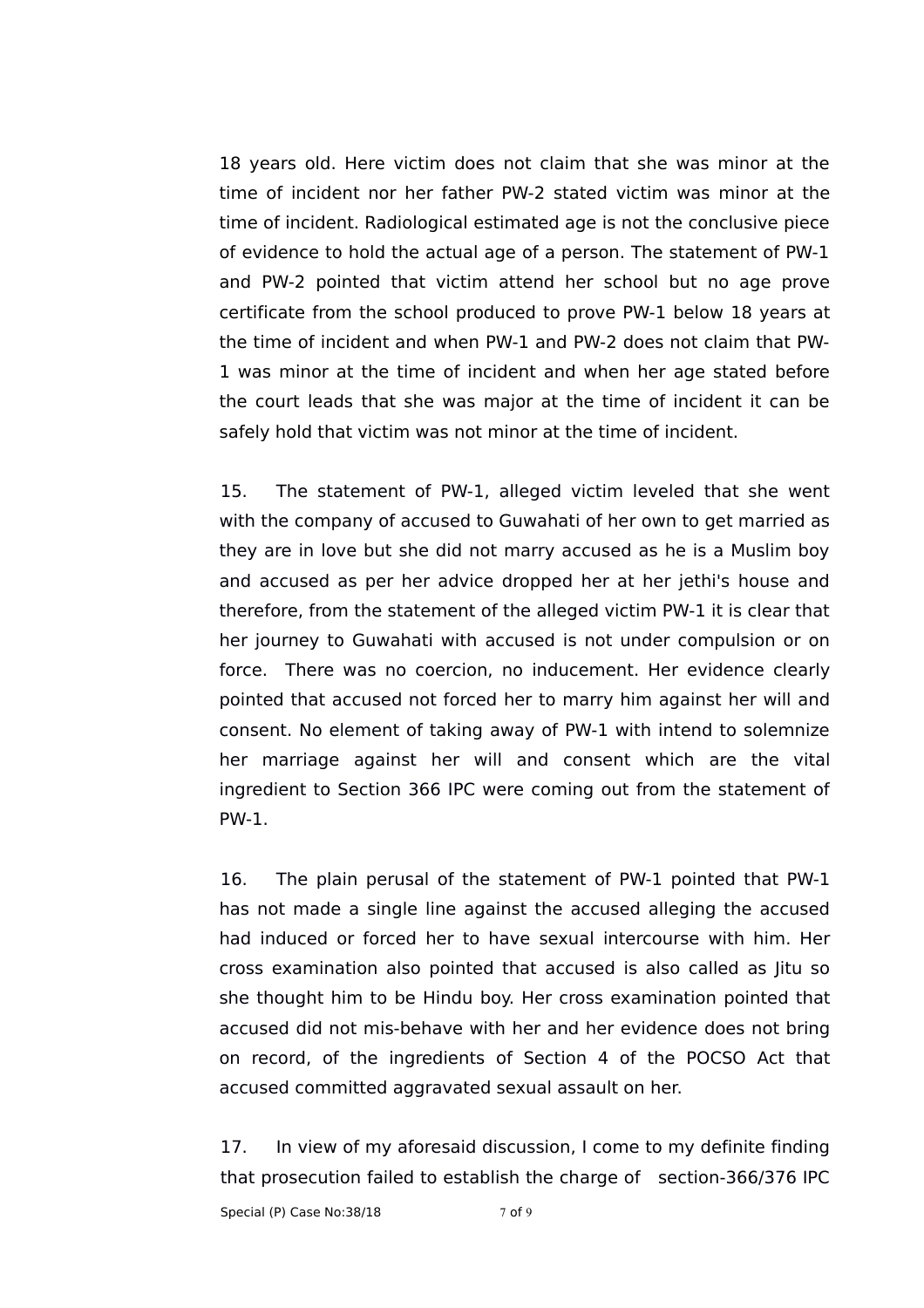r/w Sec 4 of the POCSO Act against accused Mobarak Ali @ Jitu Barman beyond all reasonable doubt and accused entitled benefit of doubt and I hold him not guilty u/s- 366/376 IPC r/w Section 4 of the POCSO Act

18. In the result, accused Mobarak Ali @ Jitu Barman acquitted from the charge of u/s- 366/376 IPC r/w Section 4 of the POCSO Act and is set at liberty. His bail bonds shall remain stands for next 6 (six) months u/s- 437(A) CrPC.

Judgment is given under my hand and seal of this court on this the 19<sup>th</sup> day of February, 2020.

> (Smti. S. Bhuyan) Special Judge, Nalbari

Dictated & corrected by me

(Smti. S. Bhuyan) Special Judge, Nalbari.

Typed by: Anzima Brahma Stenographer Grade III.